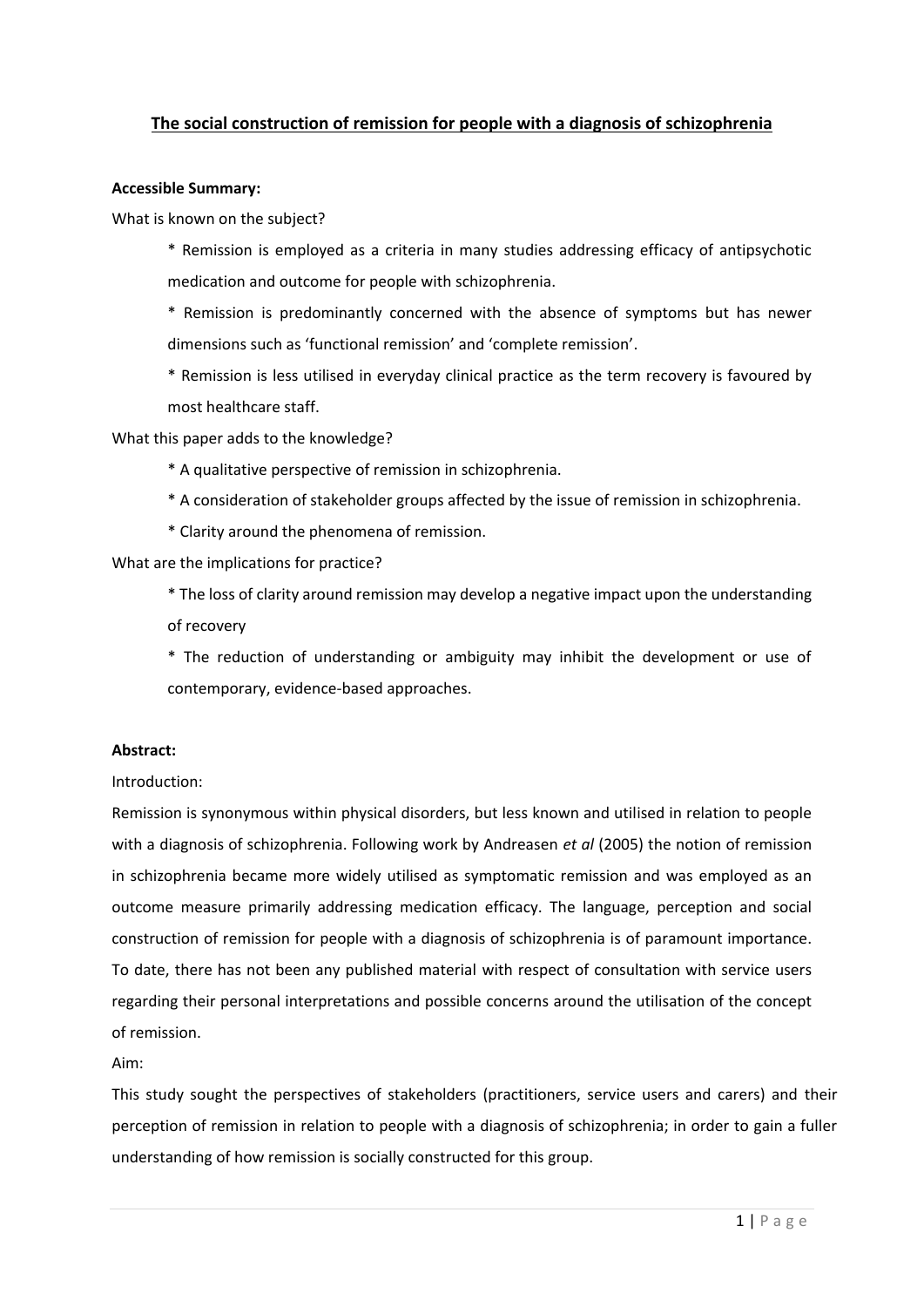#### Method:

A qualitative approach employing a constructivist grounded theory (Charmaz, 2006) methodology was employed. Service users, carers and practitioners generated data via in-depth interviews. Data was subjected to *Initial, Focused, Axial* and *Theoretical* coding.

#### Results:

Four possible trajectories where generated from the data which could be played out within clinical practice. Also the position of remission in relation to recovery was established. Recovery remains the favoured term to address progress for service users.

### **Background:**

Whilst remission is established for a myriad of illness' and physical disorders it is relatively new to the field of mental health. Within mental health remission was initially employed to address depression and anxiety (Kelsey, 2001; Nemeroff *et al*, 2003). Interest developed with regard to utilising the concept of remission for people with a diagnosis of schizophrenia. The Remission in Schizophrenia Working Group [RSWG] headed by Nancy Andreasen published a, somewhat influential, paper in 2005 consequentially interest escalated. Andreasen *et al* (2005) introduced criteria for remission that was utilised by many, but predominantly to address symptom reduction and efficacy of medication, within research as opposed to clinical practice. However, further research has since revealed an interest in 'functional remission' (Boden *et al,* 2009; Karow *et al,* 2012; Boyer *et al,* 2013) which addresses a broader focus than symptomatic remission and 'complete remission' which is seen as a combination of both clinical and functional remission (Kurihaha *et al*, 2011; Prikryl *et al*, 2013).

Andreasen *et al* (2005) viewed remission as part of the process or pathway to recovery; with recovery being viewed as the ultimate treatment goal. Very much like schizophrenia, recovery propagates debate regarding the lack of a consensus (Ford, 2016). Also, criticism has been rounded at 'professionals' for hijacking the term recovery and employing it as an outcome measure rather than a process as intended by the service user movement who originally developed the concept (Coleman, 1999; Deegan, 2002; and Frese *et al*, 2009). Recovery should extend beyond secondary mental health services, yet, reluctance to discharge back to primary care is apparent for people with a diagnosis of schizophrenia. The negative and adhesive nature of the diagnostic label of 'schizophrenia' contributes to this major issue. Remission as a concept may possibly have an impact upon this, but exploration is required before any certainty can be assured. Exploration beyond the efficacy of medication could determine whether remission may be useful to facilitate discharge back to primary care for some people previously diagnosed with schizophrenia.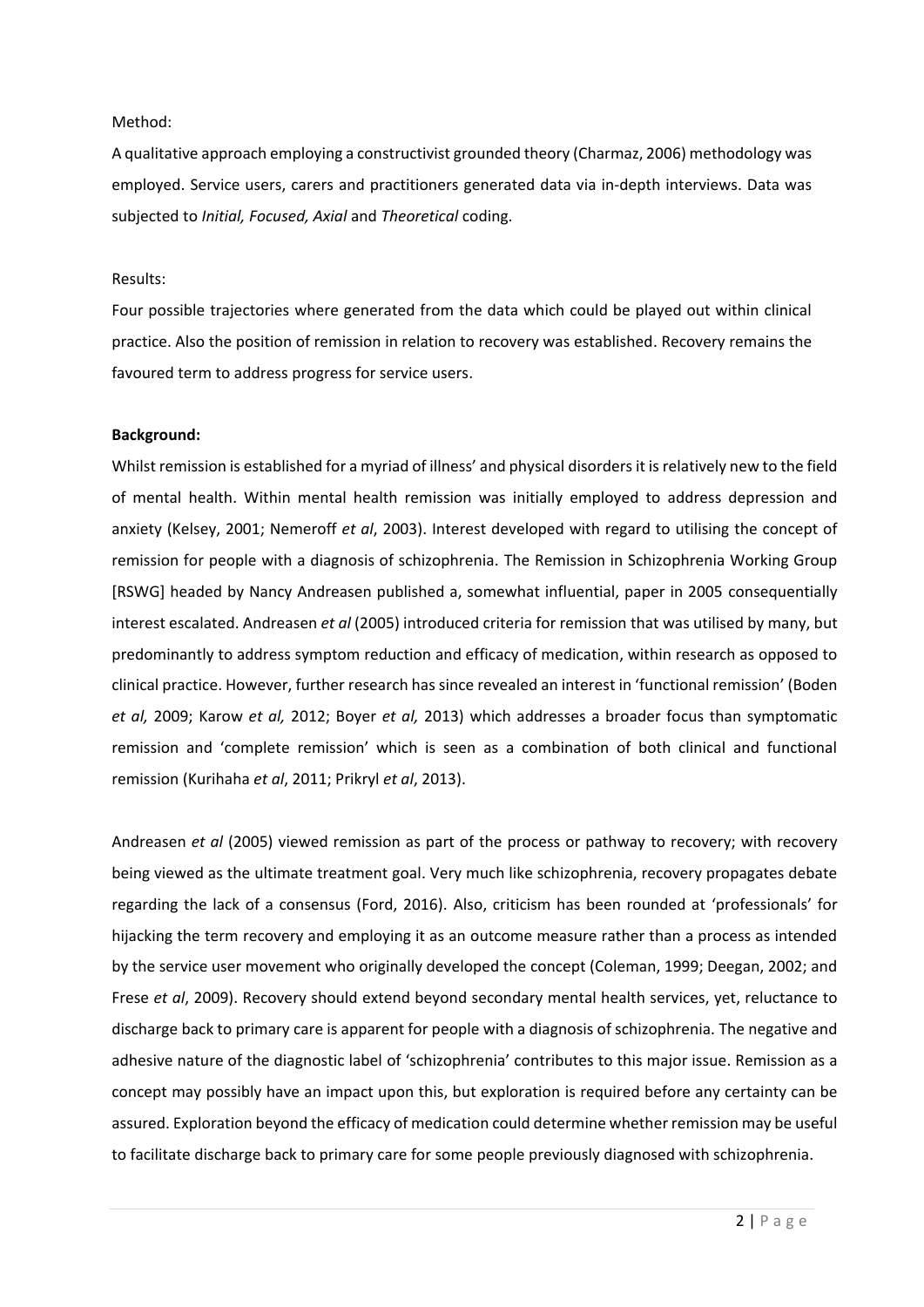#### **Method:**

An interpretivist approach is a method of gaining an understanding of the world as experienced and made meaningful by people (Collins, 2010). As a consequence a constructivist grounded theory (Charmaz, 2006) methodology was adopted. Participants were interviewed to generate data concerning their interpretation of remission.

#### Sample:

The sample was purposive in nature utilising participants from two-community mental health teams. The study was conducted in two phases, with the first phase consisting of practitioners from within these two mental health teams;

| Participants for Phase One  |                             |
|-----------------------------|-----------------------------|
| Team 1                      | Team 2                      |
| Social Worker (F)           | Social Worker (F)           |
| Mental Health Nurse (M)     | Mental Health Nurse (M)     |
| Psychologist (F)            | Psychologist (F)            |
| Consultant Psychiatrist (F) | Consultant Psychiatrist (F) |
| Occupational Therapist (f)  |                             |

The variety of professional disciplines (& gender) within this sample of 9 participants can be seen above. The rationale for initially generating the data from practitioners was to balance any possible preconceptions from the researcher. The range of different professional healthcare disciplines within the sample offers breadth and not exclusively a nursing perspective. The language and perceptions generated assisted in the further modification of the interview schedule for phase two (service users and carers). Overall, this enabled a more objective positioning and less influence from the researcher during the interviews.

### Participants for Phase Two

| Team 1               | Team 2   |
|----------------------|----------|
| Service Users (F) x3 | Service  |
| Service User (M) x1  | Service  |
| Carers (F) x1        | Carers ( |
| Carers (M) x3        | Carers ( |

Service Users (F) x1 Service User (M) x5 Carers (F) x3 Carers (M) x0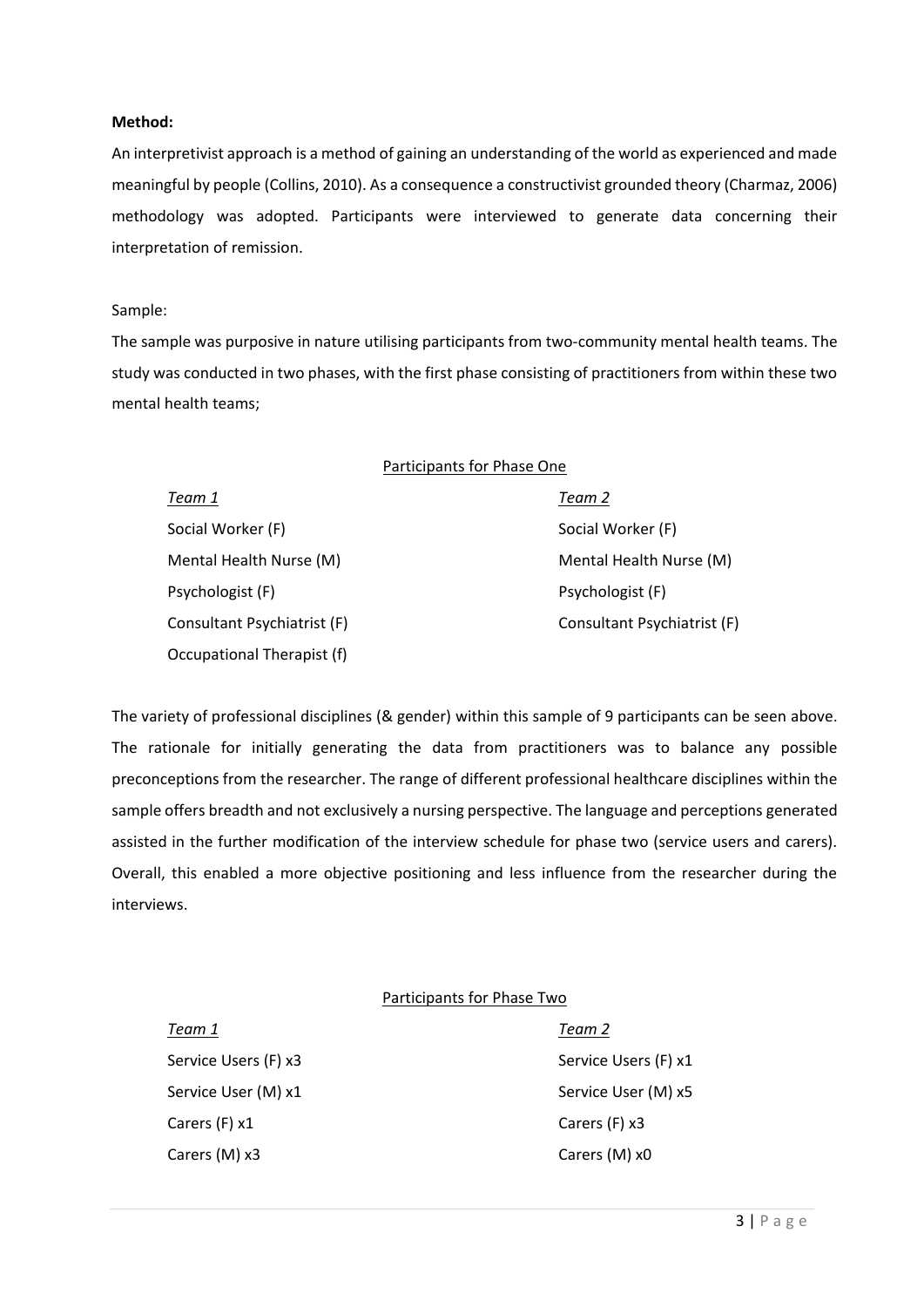The approach in this study offers the participants a privileged voice (Fossey *et al*, 2002); which has been scarce from research around remission in schizophrenia previously. This voice, for all participants, was afforded through in-depth interview utilising a semi-structured format. Charmaz (2014, p85) suggests that interviews are a good fit with grounded theory approaches due to being "open-ended yet directed, shaped yet emergent and paced yet unrestricted".

### Data Analysis:

All interview transcripts were analysed utilising 'qualitative codes' (themes) by defining what is seen in the data (Charmaz, 2006). During coding an interpretive understanding of the phenomenon can be gained whilst accounting for the context (Charmaz, 2008). Following a constructivist grounded theory approach the coding format suggested by Charmaz (2006) was adhered to in this study. This format by Charmaz has four stages of; 'Initial', 'Focused', 'Axial' and 'Theoretical' coding.

Initially analysis was performed on data generated in phase one, then phase two and afterwards comparisons were drawn and both phases considered in preparation of the discussion. This study demonstrated a determination to move the data on beyond the narrative stage, as this is a concern expressed by Elliott and Jordan (2010) in relation to grounded theory. Diagramming and concept mapping as advocated by Clarke (2005) was employed to overcome this. Theoretical sensitivity was also employed to demonstrate phenomena in abstract terms (Charmaz, 2014) and to illustrate the openness, transparency and intention of the study (Gibson & Hartman, 2014).

#### **Findings and Discussion:**

Both phases, coincidentally, produced 12 main themes with a variety of sub-themes (in brackets). Phase One (practitioners):

*Perspectives of Remission (Application; Formal use; Illness/Symptom orientated; 'Making sense of'; Remission & Recovery). Role. Comprehension of service users. Recovery (Individual; Professional issues). Stigma & media. Return of symptoms. Medicalisation. Service interface. Language & conceptualising. Process & pathway. Measurement & tools. Physical symptoms.*

#### Phase Two (Service users & carers):

*Remission (Care team using the word remission; Have heard of it but vague/confusing; Have heard of it & got a conceptual rationale; In relation to mental health; In remission?). Diagnosis & stigma (Employment; Social stigma). Carer burden/responsibility. Possibility of discharge back to GP (Accepting; Resenting). Ideally (Social [vocational]; Status quo; Symptoms). Links with GP. Institutionalisation (Practitioner as a friend;*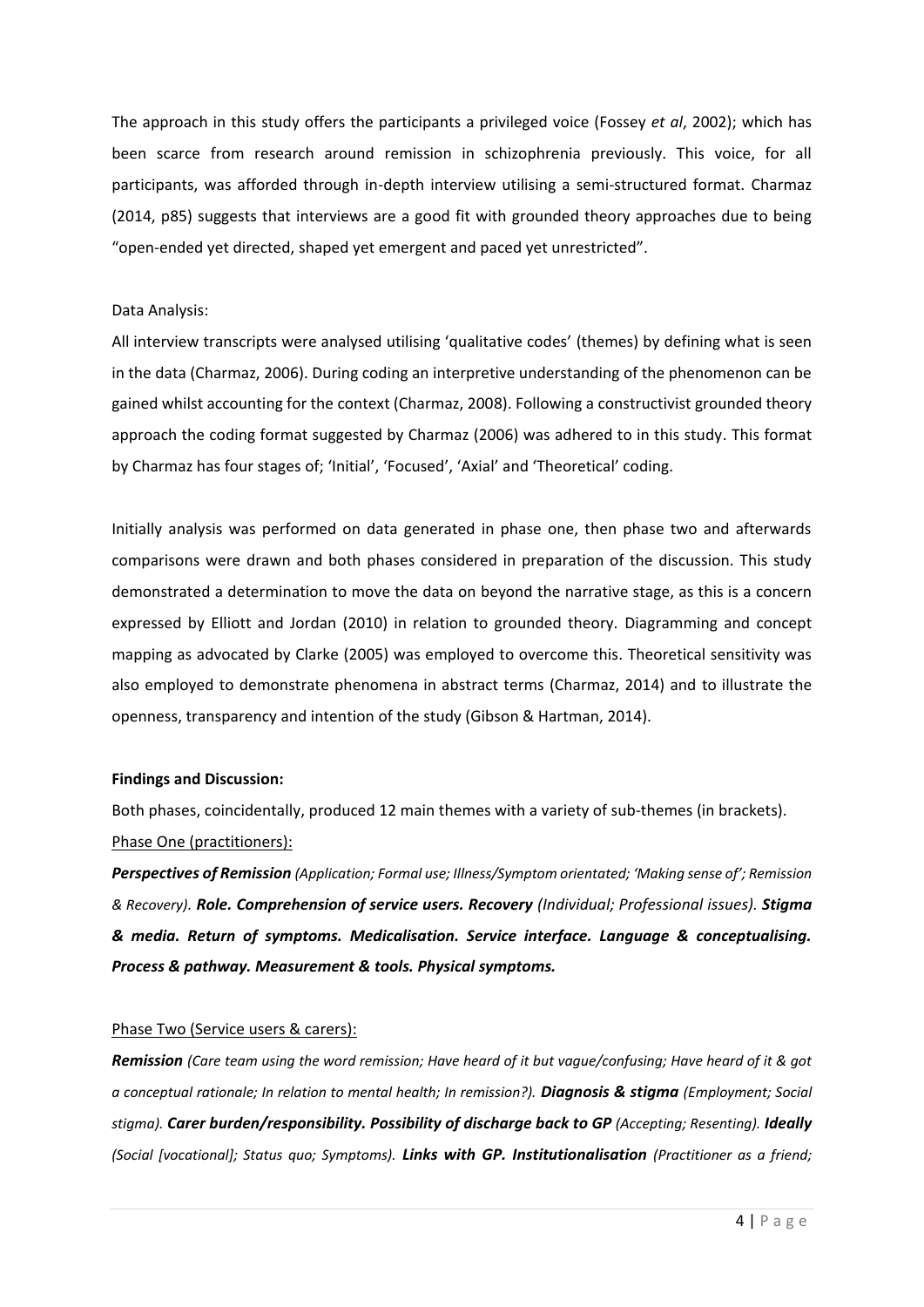*Completeness; Discharge anxiety). Locus of control (Healthcare team; Self or others). Personal recovery. Keeping well (Carer & family intervention; Medical & service intervention; Personal coping & management strategies; Social intervention). Diagnostic pessimism (Self; Service). Rationale for symptoms.*

A mapping of the themes (Figure 1) was utilised to gain a visual interpretation and comparison.

### Figure 1. Comparison of themes.



Process & Pathway Role Measurement & Tools Ideally Institutionalisation Locus of control Rationale for symptoms Carer burden/responsibility

Whilst similarities were apparent there were some independent themes which were specific too. The differences may be obvious and stem from the fact that one group of participants work with people in mental health service whilst the others are 'served' by these mental health services. Comparisons are drawn in relation to themes of a similar character; although the language may be different similar elements are present in these themes. Themes for practitioners that may be viewed as independent are; 'process & pathway', 'role' and 'measurement & tools'. Service users and carers may not have been exposed to these in the same way that practitioners would have been. Likewise, the independent themes from phase two ('ideally', 'Institutionalisation', 'locus of control', 'rationale for symptoms' and 'carer burden/responsibility') are more personal and carry subjective elements that practitioners may not have experienced at first-hand.

Whilst employing a method of constant comparison with the data from phase one a diagrammatic representation was developed in an attempt to attain further clarity (Figure 2).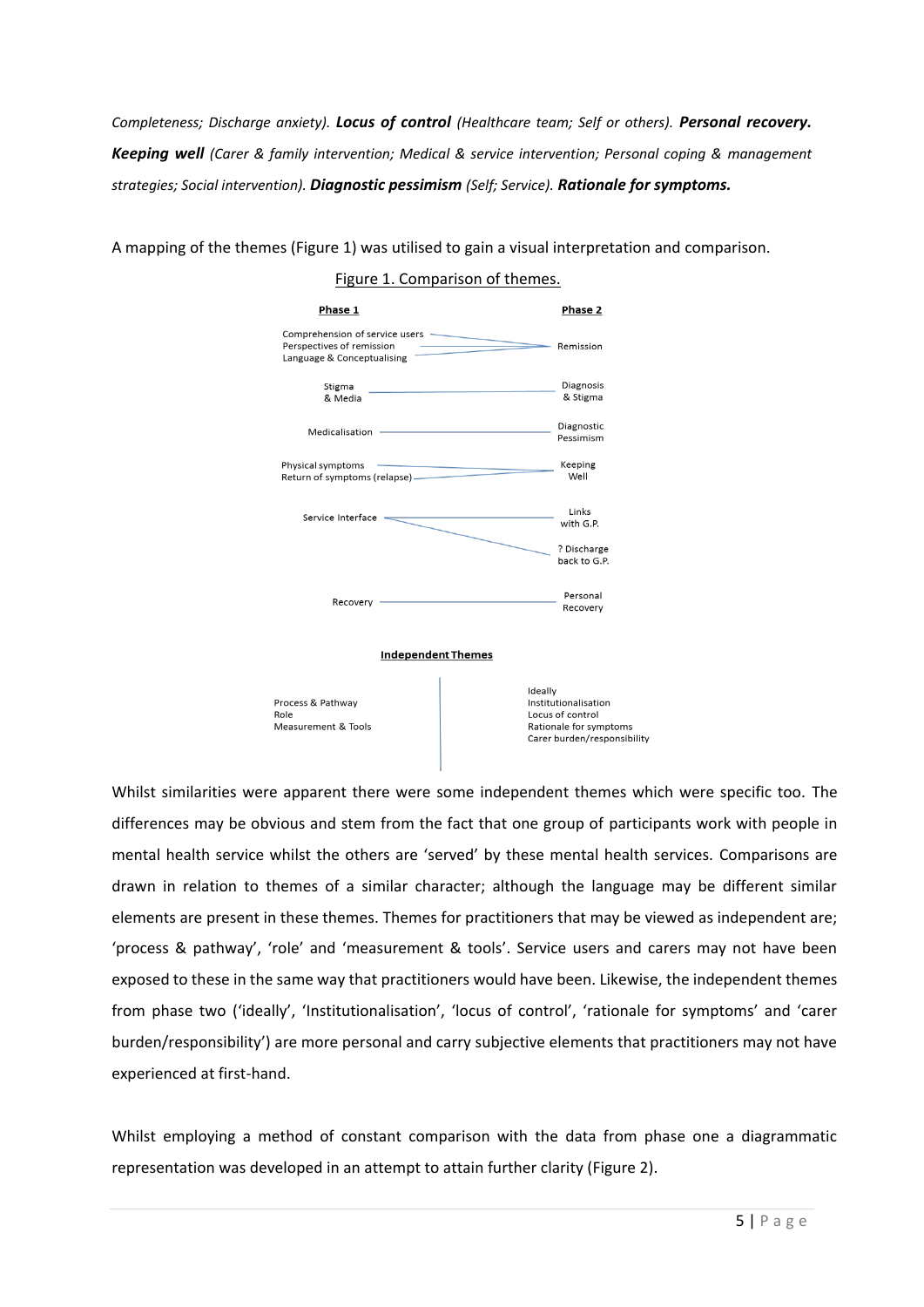#### Figure 2. Representation of 'Head and Heart'



Displaying the themes in this format allowed them to be appreciated as derivations from either 'the head' or 'the heart'. It has been suggest by Goleman (1995) that we have a rational mind that thinks and an emotional mind that feels. However, philosophers, Hegel and Dewey were opposed to dualistic and dichotomous thinking, including that between cognition and emotion despite this characterising the mainstream of ethical theory beforehand (Miller *et al,* 1996). Upon reflection, it is perhaps a more colloquial expression or discourse within healthcare to refer to the aspects of the head and the heart. This may be consequential as little of our lives are governed by logic alone, generally, as our emotional world motivates our decisions and actions (Freshwater and Stickley, 2004). Baker (2013) associates the head with 'knowledge' and 'science' whereas; the heart is associated to 'feelings' and the 'art'. The same can be appreciated in this figure as; the themes allied to the head are derived from service direction, organisational perspectives including government policy and procedures, and constraints to practice freedom. When employing the term 'practice freedom' it is in the context of the practitioner utilising autonomy and having authority to be creative and flexible in their delivery of interventions and approaches with service users and carers, as opposed to being stifled and contained by the procedural restraints imposed by the organisation or team. This can then be akin to Bakers' (2013) concept of knowledge and science as practitioners may be driven more from the head in a cognitive manner. The themes allied to the 'heart' are derived from professional training, influence of colleagues & peers, and personal values and could be aligned to 'feelings' or 'art'. One cannot describe the art and science of nursing without reference to emotions (Freshwater & Stickley, 2004). Whilst only a small number of the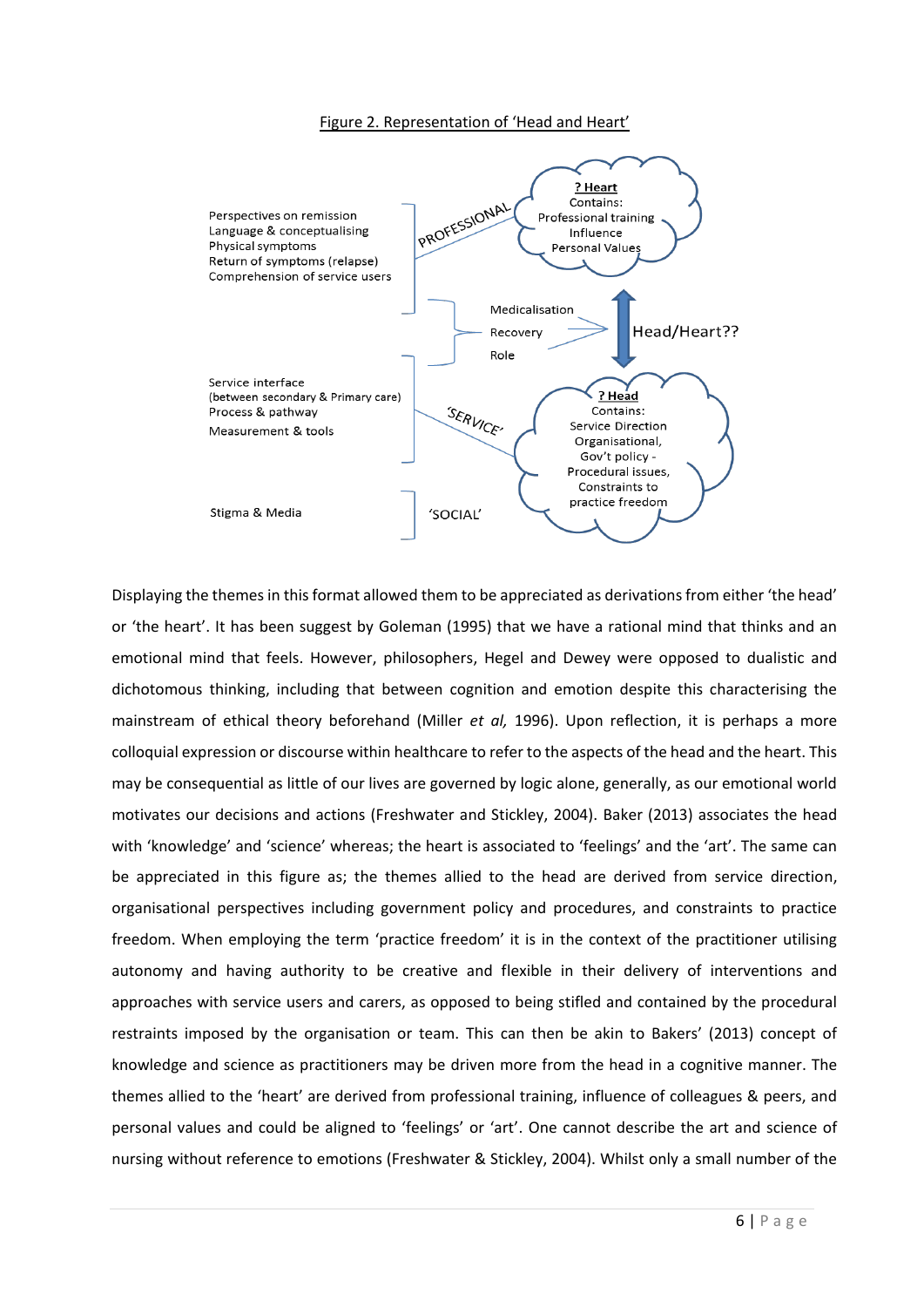participants in this study are nurses this would be applicable across all areas of healthcare. Weber (1922, *cited in* Poggi, 2005) described three forms of social action and this may share some resemblance with the head/heart representation;

- Traditional Action (motivated by customs and tradition) =? Head
- Effective Action (motivated by emotions and impulses) =? Heart
- Purposive-Rational Action (motivated by conscious methodical calculation of available means of achieving desired ends) =? Combination of Head & Heart

Weber's hermeneutic tendency allowed him to postulate that in order to survive human beings strive to make sense of the world, this is achieved by attaching meaning to the innumerable, contradictory aspects which realty presents (Poggi, 2005). Baker (2013) suggests that when we attend to our own head and heart we then have increased ability to care effectively for our patient's head and heart, and they should be treated as both and 'not either or', again perhaps rejecting the dualistic approach.

The analysis of the themes continued to produce connections and interconnections. Codes become more elaborate through the use of diagramming and cartographic representation (Charmaz, 2014). The themes generated from service users and carers became more malleable and it was these themes which generated a conceptual map (Figure 3).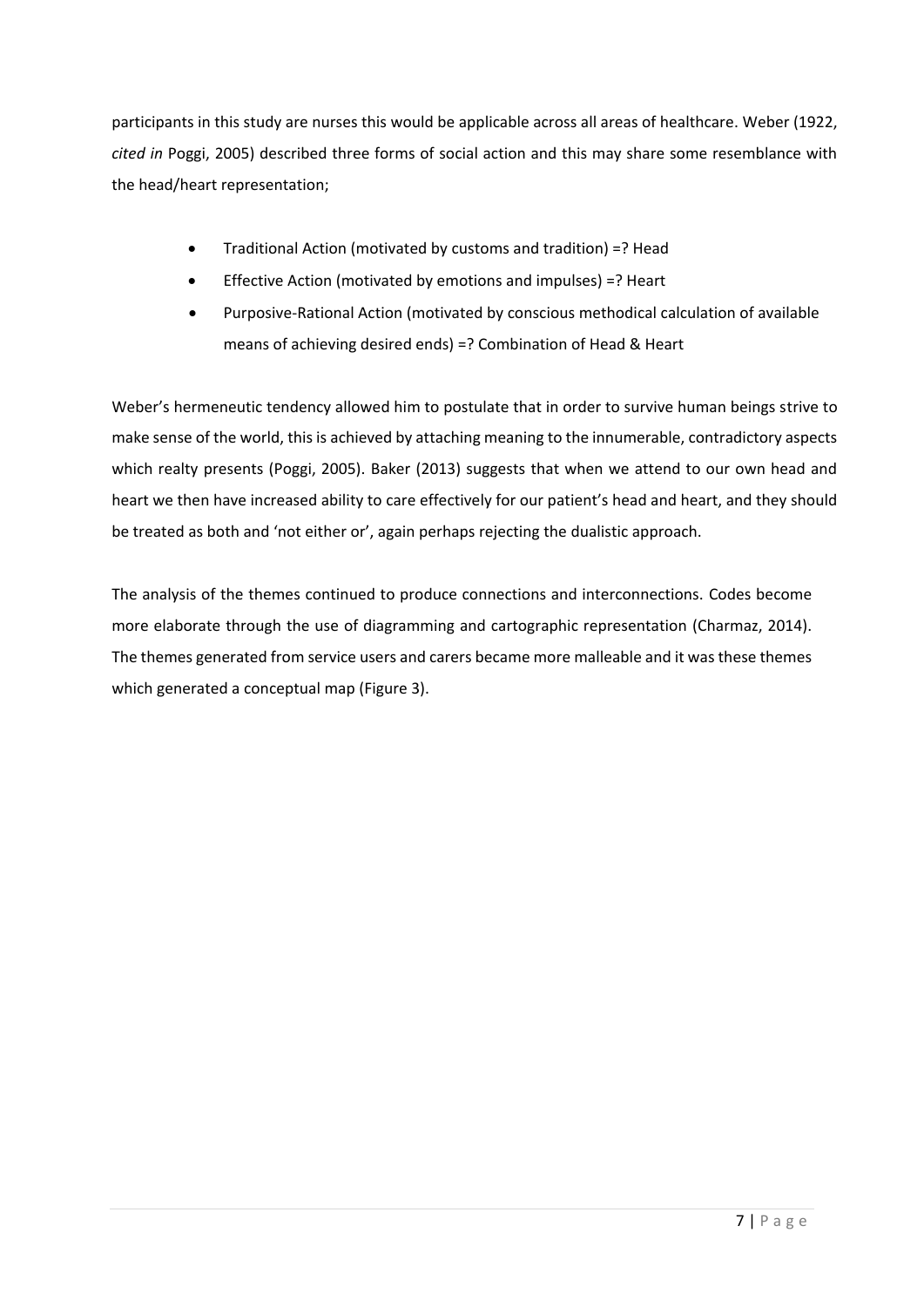

Figure 3. Conceptual Map of All Themes from Phase Two

This cartographic representation of the themes from service users and carers is symbolic of the relationship of the themes and the manner in which service users may navigate through mental health services. Concern about possible relapse and the diverse range of symptoms experienced contribute to the conundrum of how best people may steer through services. Care pathways have been devised, applied and revised and despite assertion by Tsang (2012, p39) that "Mental health services have been leading the way in using a pathway-based approach as a means of achieving a move away from hospital-based care". This has had little impact upon people gaining discharge back to primary care.

This conceptual map of themes was further analysed resulting in the generation of four possible trajectories which service users 'may take' or end up following. These four trajectories are routes embedded within the conceptual map of the themes, each will be presented:

## **Possible Trajectory 1 – 'Collaborative Approach'**

The concept of collaboration as a beneficial approach within mental health services has been well documented (Keen & Lakeman, 2009; Baldwin, 2012). As Mills (2000) infers there is a role to play for both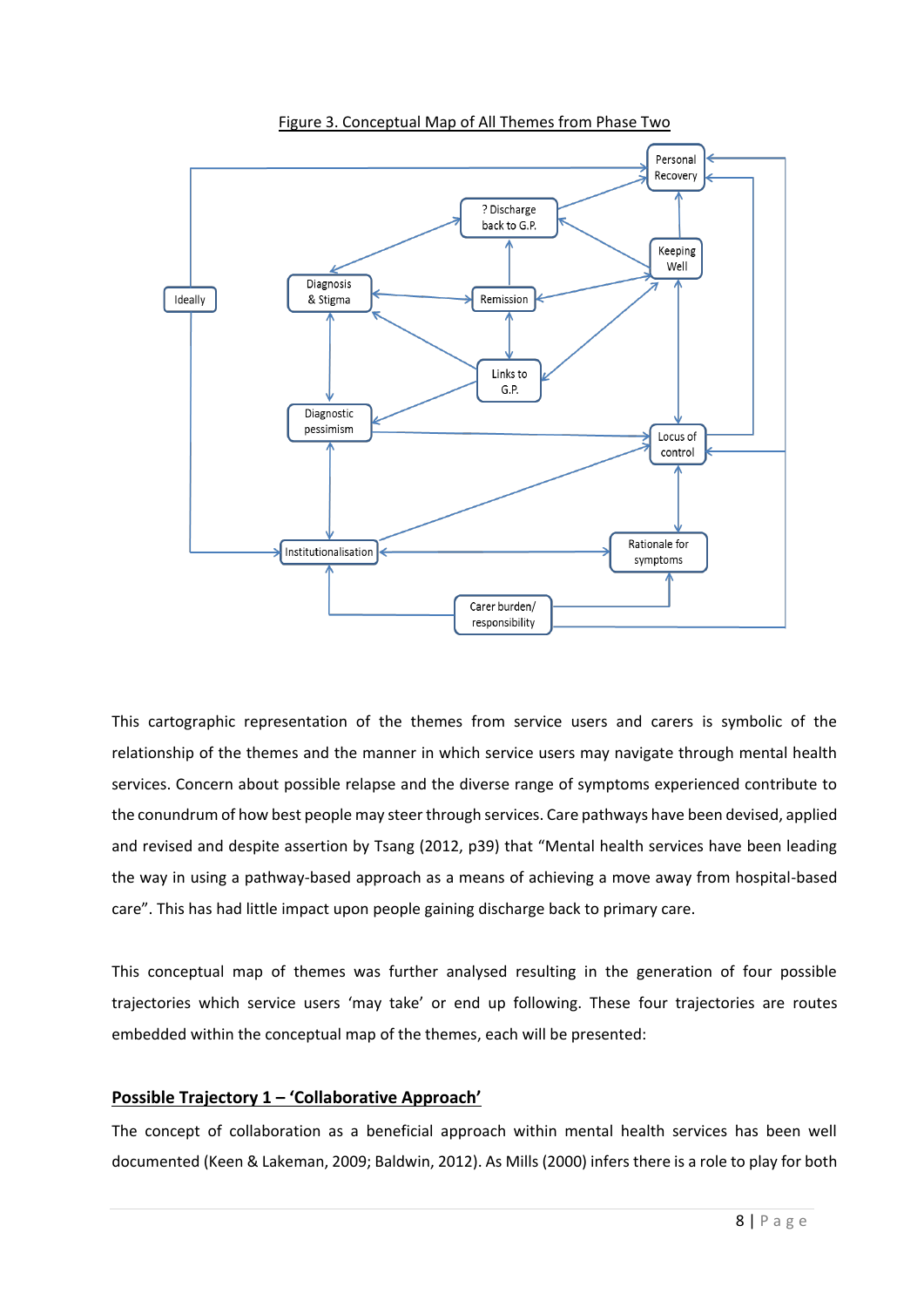the service user and the practitioner in the development of coping methods and new understandings around psychosis. This can be a beneficial alliance as Lipczynska (2011) asserts that effective collaboration and communication with service users may possibly improve diagnosis, treatment and recovery. This trajectory would demonstrate a positive collaborative approach that would fully utilise the concept of remission for a person with schizophrenia. Remission would be a shared concept that would be discussed by practitioners in secondary mental health services with the service user from an early point and worked towards as part of the personal journey to recovery. Of the four possible trajectories this would be the most desirable, in that it would ultimately facilitate discharge and allow the service user to take the next steps beyond mental health service input on the journey to 'full' or 'personal' recovery.



**'Rationale for symptoms'** – Ideally the service user develops a positive approach to their symptoms which is supported by the practitioners and healthcare team involved too. It is not just the disorder itself which determines the long-term course and outcome of schizophrenia, but the relationship or interaction between the person and the disorder (Hoffmann *et al*, 2000). It can be surmised that if this interaction (between the person and the disorder) is positive then the outcome can be too. Consequentially this would be a good starting point when adopting a recovery focused approach. If practitioners can adopt and work with a psychological approach to arising issues this may prove beneficial. As offering explanations and working collaboratively with service users in a manner that may 'normalise' symptoms they experience rather than catastrophising them may reduce distress and increase understanding (Nelson, 1997; Turkington *et al,* 2009). Destigmatising and normalising the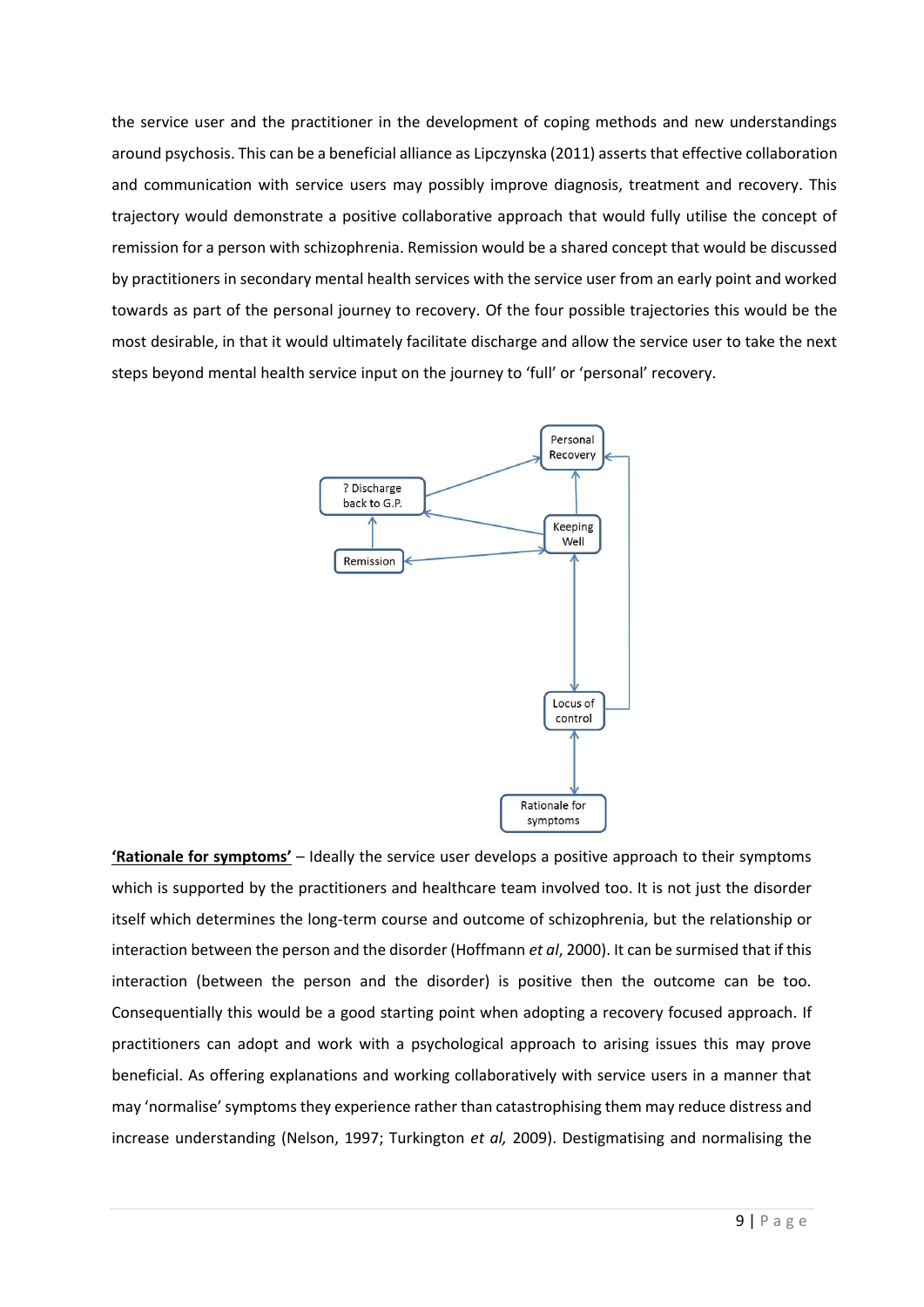symptoms adopts a cognitive, behavioural approach which Nelson (1997) advocates practitioners should adopt.

**'Locus of control'** – Warner *et al* (1989) stipulate that it is both a combination of accepting a diagnosis of mental illness and adopting an internal locus of control that is associated with improved outcomes in psychosis. Therefore, if this trajectory is to be realised then the locus of control has to be acknowledged by the service user. Also, importantly, there has to be no objection or resistance to this from practitioners who may be tempted to assume that they 'know best'.

**'Keeping well'** – The ideal scenario would be that the service user understands what is keeping them well and therefore able to demonstrate factors of resilience to protect against relapse. It is understandable that people who have had psychotic experiences do have concerns about becoming unwell again (Gumley *et al,* 1999). If the mental health team manage this well, in a collaborative approach, and enable service users to understand difficulties, know what the treatment options are and ultimately make better choices as suggested by Turkington *et al* (2009) then they need not be in constant fear of relapse. Again this adds to the overall feeling for service users that they are establishing some control over their life again.

**'Remission'** – If a person has managed to 'keep well' for a period of six months, according to the criteria by Andreasen *et al* (2005), then they should be deemed to be in remission. There may be value in utilising the concept of remission at this stage. The rationale for stating this is due to the possibility of 'remission' being utilised as a conduit or potential route to primary care for a person deemed well enough. Ideally, a service user would identify an improvement over a period of time accompanied by a reduction in symptoms. This improvement would also be assessed and acknowledged by the care team and consequentially the GP and primary care team would be accepting to receive the person into primary are.

**'? Discharge back to GP'** – Given that the person has evidence of being in remission then the primary care team as a whole should be accepting. It has to be appreciated that this would be facilitated with sensitivity for all stakeholders and to assist the person to embrace this further step in their quest for recovery. The GP and primary care team would be made fully aware of the plan including contingency planning and offered advice and a quick route back if required.

**'Personal Recovery'** – The service user is fully integrated into, and accepted into society. Thus the person can go on to regain a sense of citizenship (Sayce, 2000) which would also be enhanced by being free of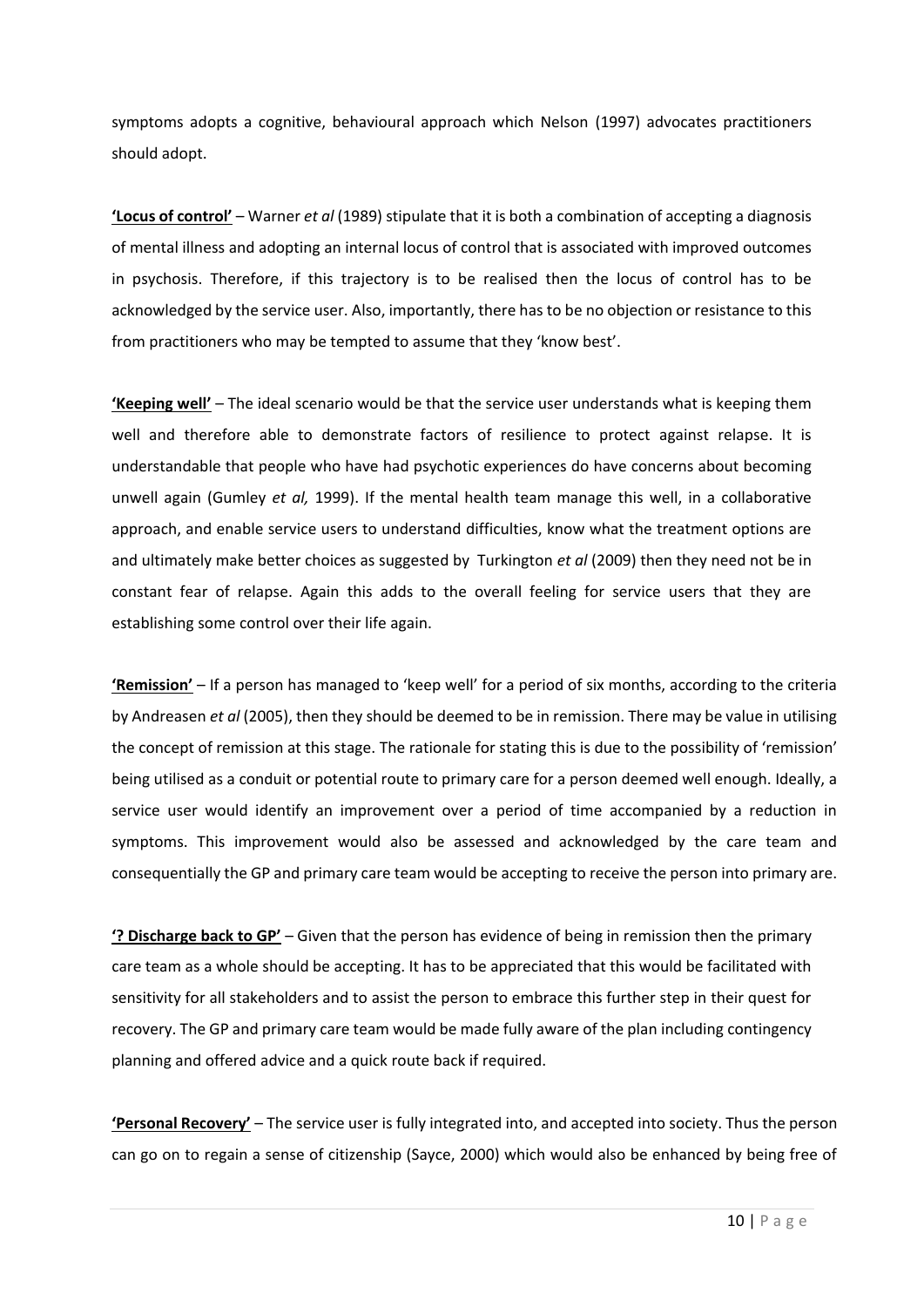the diagnosis previously attached. Remission would signify that people would be; "…below the threshold typically utilized in justifying an initial diagnosis of schizophrenia" (Andreasen *et al,* 2005, p442).

## **Possible Trajectory 2 – 'Self-Fulfilling Prophecy'**

This possible trajectory would not, in terms of recovery, be considered ideal. There would be the attempt at collaborative working from practitioners but this may be refused or rebuffed by the service user as they feel that they are unwell or could not attempt, the perceived, big steps towards recovery. If we accept that the diagnosis of schizophrenia is a classical notion of madness with issues of power lying at its heart (Coles, 2013), then it becomes comprehensible that the person receiving this diagnosis may develop undesirable feelings such as being powerless or hopeless. Marks *et al* (2011) highlight that one of the sources of self-efficacy is 'vicarious experiences'. As a consequence service users witnessing other people in a similar situation may dwell on the fact that they do not observe people achieve recovery quickly, thus developing the vicarious experience to trigger self-doubt.



**'Institutionalisation'** – Despite receiving input from community-based services, service users of both teams (within this study) alluded to issues that were under the theme of institutionalisation. The subthemes of 'practitioner as a friend', 'completeness' and 'discharge anxiety' were the areas highlighted that may impact negatively with regard to recovery. Without the 'world' of secondary mental health services some service users may have concerns and anxieties of feeling lost, abandoned or neglected. Whilst it would be a role for practitioners to facilitate empowerment and hope assisting people to overcome this (Schrank & Slade, 2007), the feeling may be too omnipotent for some people.

**'Diagnostic pessimism'** – As the theme describes there can be pessimism associated with receiving and carrying a diagnosis of schizophrenia. In this possible trajectory the pessimism reinforces the sick role that people may adopt as described by Johnstone (2008, p13) "The common cultural understanding of being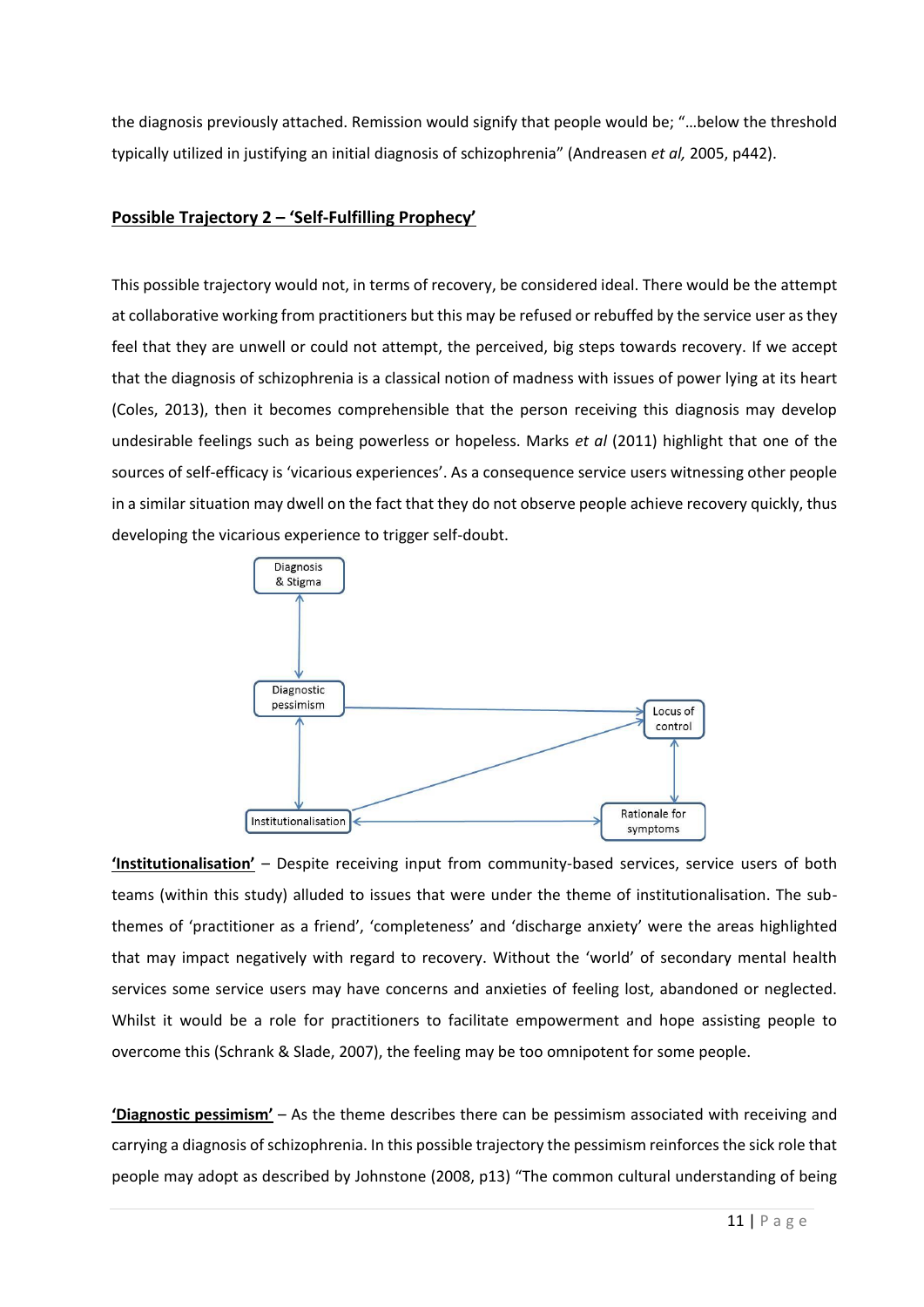diagnosed as ill ('schizophrenic' or 'psychotic' etc.) is that you are not responsible for your condition and need to rely on expert help".

**'Diagnosis & Stigma'** – A respondent in a study by Thomas *et al* (2013, p136) reported, "The humiliation of being labelled schizophrenic threatened to become a self-fulfilling prophecy". Thornicroft (2006, p156) states, "…Those who expect discrimination are more likely to accept it when it does occur: a self-fulfilling cycle". A wide range of impacts were described for people since gaining the diagnosis of schizophrenia and this included experiencing stigma, because of the way people now saw them since the label was applied (Thomas *et al*, 2013). Ultimately receiving a diagnosis of schizophrenia often compounds further the issues caused by the symptomatology and this can generate a negative view that recovery is unlikely.

**'Locus of control'** – The importance of adopting a feeling of control has previously been mentioned. By contrast, a self-perpetuating downward cycle can result from an untreated negative approach or outlook resulting in a more external locus of control (Harrow *et al*, 2009). Hopelessness is also highlighted as a factor that may contribute to chronicity (Hoffmann *et al,* 2000). People with a diagnosis of schizophrenia may abandon responsibility and/or hope if feelings are that things are beyond them.

**'Rationale for symptoms'** – As opposed to understanding and having some sense of control over symptoms, service users in this possible trajectory may be inclined to accept the symptoms as a consequence of the fact they have schizophrenia. Barham & Hayward (1998, p167) explain that if a persons' grasp is that they have "some kind of chemical reaction in the brain", this will place it in the domain of illness, as an 'I have' experience. Consequentially, people also become the thing they are labelled (Estroff, 1989). This experience, therefore, is seen to necessitate medical intervention and does not lend itself so well to methods of self-help. This may in turn affect the relationship between practitioners and service users.

## **Possible Trajectory 3 – 'Pessimistic Outlook'**

This possible trajectory is somewhat similar to the 'self-fulfilling prophecy' in that it is not the ideal scenario for a recovery focused approach. Whereby the emphasis for the previous trajectory may have been predominantly generated from the thoughts and feelings of service users, this is more to do with negativity from practitioners and services, along with the influence from carers and family. Whilst this may not be vindictive or actually intended it nevertheless has the capability to arrest any movement towards recovery.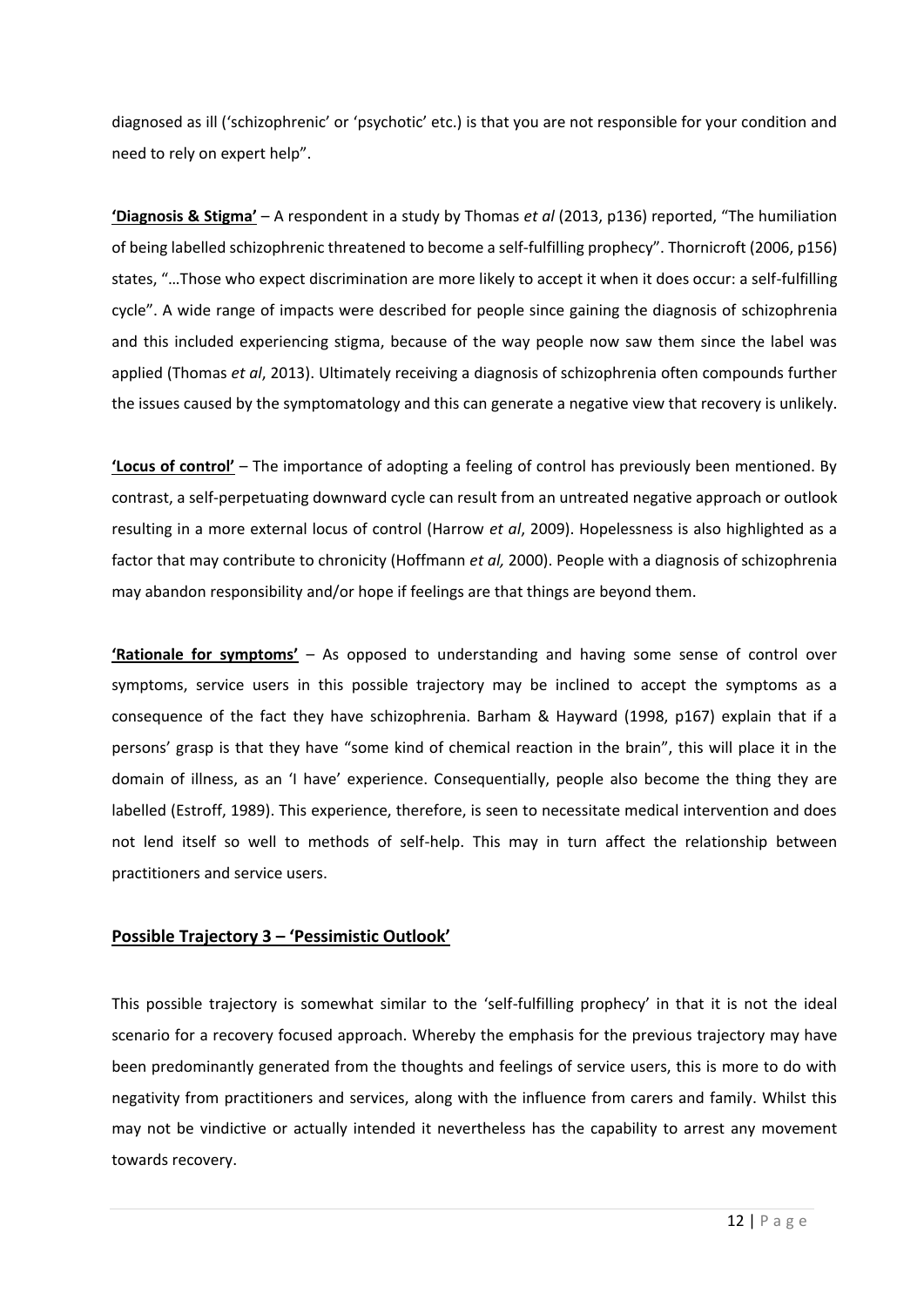

**'Diagnostic pessimism'** – Within this possible trajectory, service users may encounter practitioners who remain very traditional in their views and approaches for people with a diagnosis of schizophrenia. Practitioners adhering to measures of symptomatology as their only means to assess and work with service users may be demonstrating a restrictive and blinkered approach.

**'Locus of control'** – Rather than the service user feeling helpless and not able to adopt the locus of control (as in trajectory 2, above), in this possible trajectory the practitioner may automatically assume control. This cuts across the grain of the sentiment asserted by Shepherd *et al* (2008) when they state that in order to facilitate independence the practitioners are there to be 'on tap, not on top!' Johnstone (2013) highlights a common source of irritation for clinical staff is the perceived passivity of the patients in relation to the sick role. If this is the overriding feeling for staff then they may feel it is better to 'do it for them' rather than allowing the service user to assume responsibility. It is a powerful position that mental health service providers occupy in relation to service user's hope (Hobbs & Baker, 2012), and giving the impression that practitioners hold the locus of control will serve to diminish any hope that the service user was developing.

**'Rationale for symptoms'** – Irrespective of what the service user has gleamed as a rationale for their symptoms, if the practitioner emphasises that these are as a consequence of a medical or biological causation this perhaps indicates that medication may be the only answer. The threat of losing hope may provoke many representations that would not be conducive to a therapeutic relationship. Also when distress gets treated as a medical illness, the personal meanings of people's experiences are downplayed (Johnstone, 2013). Overall this is a pessimistic view of therapeutic opportunities.

**'Institutionalisation'** – Despite service users wishing to recover and work towards potential discharge the emphasis by the healthcare team in this possible trajectory is one of maintenance. This may be fuelled by the nihilistic view of the diagnosis and possibly the culture of the team resulting in a risk averse manner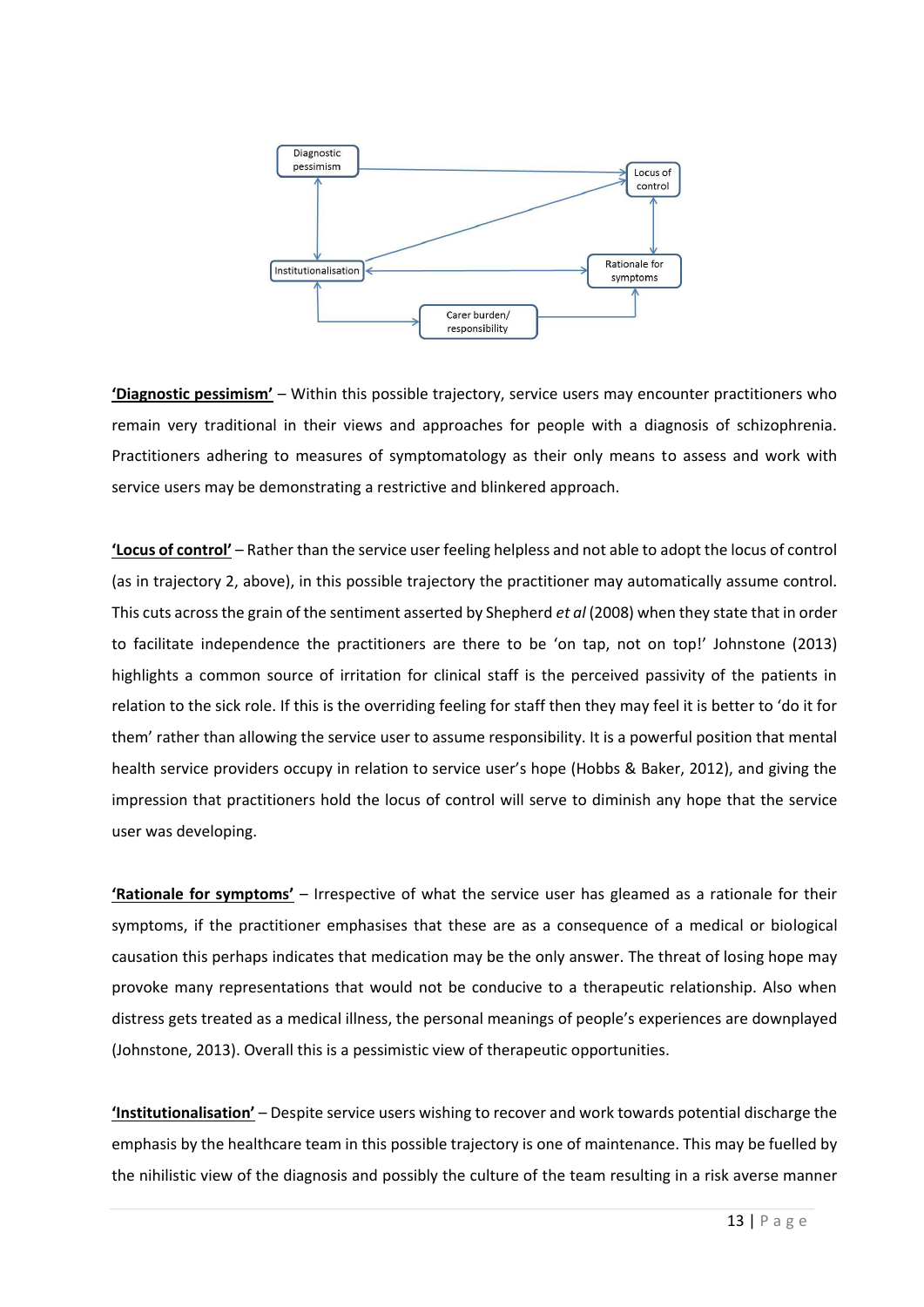that maintains the service user within services. If mental health services are to over systematise recovery and risk losing sight of the individual person Deegan (1996) asserts than you have got it wrong.

**'Carer burden/responsibility'** – The profound effects of mental health problems can impact upon family, friends and carers too (Repper, 2012). One particular difficulty that Repper (2012), highlights is the difficulty in navigating an array of different services and professionals who may not recognise or understand the concerns. These compounding issues may make the carers feel burdened and in need of support and assistance, therefore the prospect of the person they care for being discharged may induce fear and increased anxiety.

This possible trajectory may have a service user that is keen to progress and make attempts to recover their life, but they would be stifled by mental health services, practitioners and their carers'.

## **Possible Trajectory 4 – 'Inhibitive; Glass Ceiling'**

This possible trajectory resembles the 'collaborative approach' trajectory. However, the difference being that, despite good progress being made within secondary mental health services, discharge back to the primary care team and GP is thwarted. Figure 19 below demonstrates the point where this impasse may occur, between 'remission' and '? Discharge back to GP'.

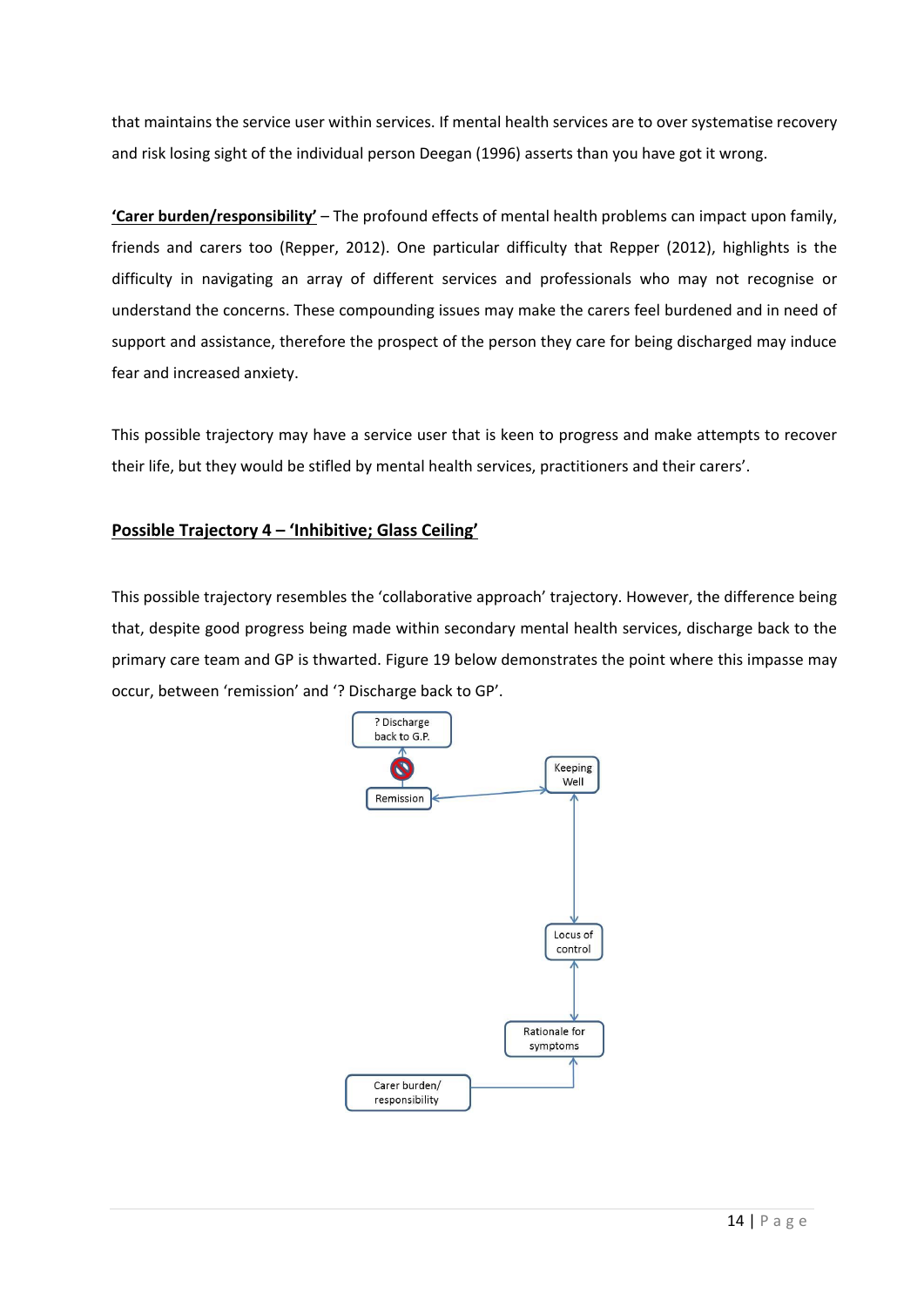The data generated from the participants highlight the difficulties encountered when the point of discharge is achieved for people who had been given a diagnosis of schizophrenia, despite being deemed well enough at that point. If practitioners are utilising the 'Remission criteria' as presented by Andreasen *et al,* (2005); then the person would be deemed to have symptoms below the threshold for a diagnosis of schizophrenia. Hopefully, this would reduce some of the initial concerns of the primary care team. Despite this concern is, usually, due to the fact that the person is still requiring some form of antipsychotic medication. If the route by which this antipsychotic medication is to be administered is via intramuscular injection then the issues affecting discharge becomes much greater. This may appear to be a simplistic view, based purely on medication, and there may be much more embedded in the issues that concern staff in primary care; cost of physical healthcare, possibly 'payment by results', and overall monitoring. However, medication is the most common reason offered in terms of refusal of access back to primary care and the principle reason why this possible trajectory would be inhibitive. Some people may doubt whether people with a diagnosis of schizophrenia can recover; in fact one of the psychiatrists interviewed for this study stated that, if a person had recovered they would doubt the accuracy of the initial diagnosis. The issue is that the service user remains involved within mental health services and as a consequence 'full' or 'personal' recovery is compromised or at best limited. This would certainly not be in keeping with the rhetoric from mental health services who hopefully appreciate that, "Stagnation in mental health services can severely jeopardise an individual's recovery process" (Ford, 2010, p23). In addition to all of the components already mentioned, this possible trajectory would have the service user gaining full support, not in a dependent manner, by carers and family in their potential venture back to primary care and ultimately recovery.

This possible trajectory may have a service user that is keen to progress and make attempts to recover their life, supportive carers and the backing of the secondary mental health team. The problem is clearly in the transition and acceptance back to primary care from the team who would be receiving this person.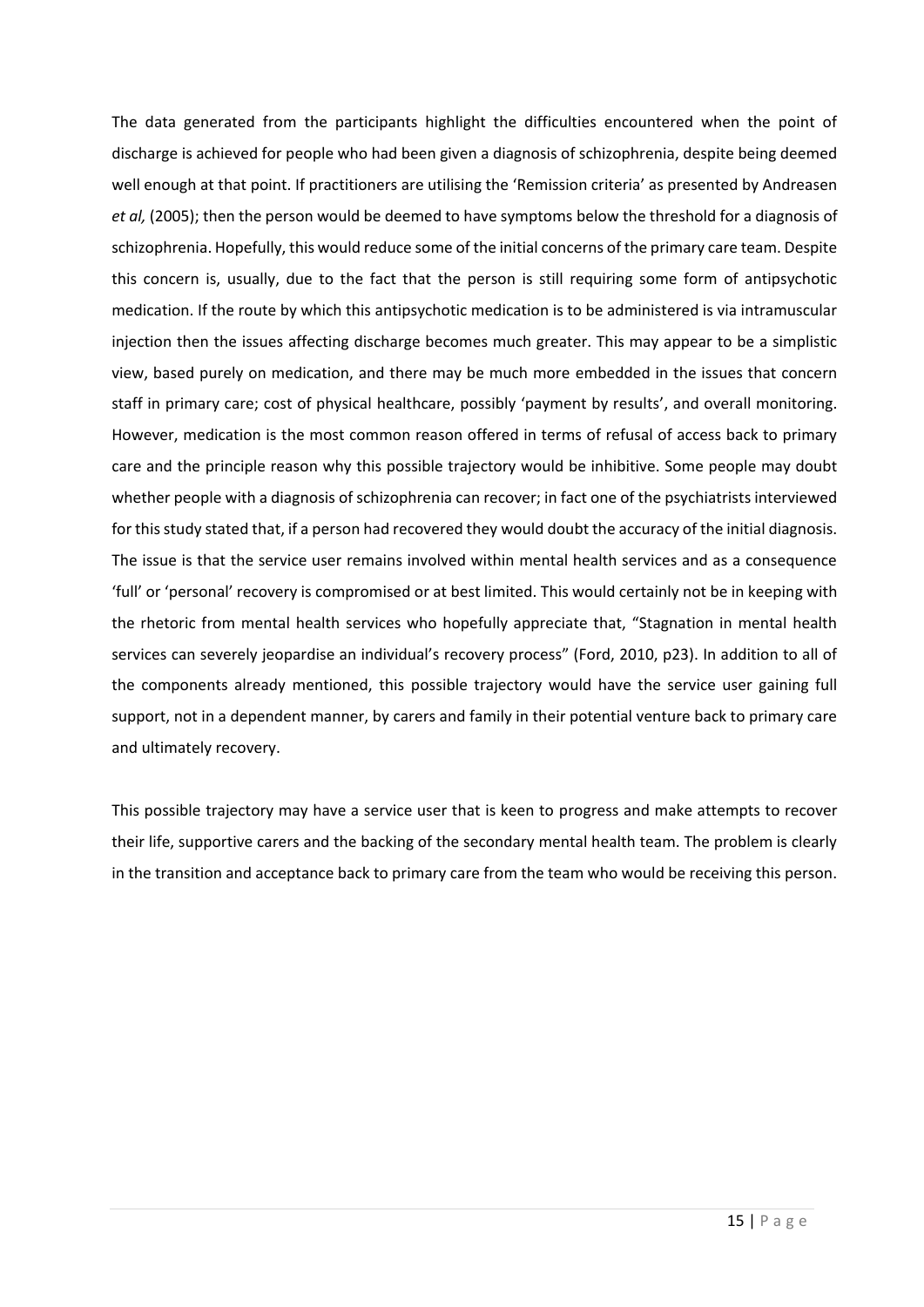| Remission                                                                                                        |                                                                                                                                                                               | Recovery                                                                                                                                           |
|------------------------------------------------------------------------------------------------------------------|-------------------------------------------------------------------------------------------------------------------------------------------------------------------------------|----------------------------------------------------------------------------------------------------------------------------------------------------|
| Symptom based/focused<br>Dichotomous - 'ill - well'<br>Efficacy of medication<br>Positivist - Quantitative       | <b>Symptom Recovery</b><br><b>Functional Remission</b><br><b>Complete Remission</b>                                                                                           | Pathway<br>Journey<br>Continuum approach<br>'Recovering'<br>Narrative - Qualitative                                                                |
| Pushing<br>Seen as a positive shift<br>to broaden the criteria<br>answering critics of the<br>'medical' approach | Neither recovery nor<br>remission by true definition<br>& causing a state of flux<br>resulting in confusion & loss<br>of direction for service users<br>& practitioners alike | Resistance<br>A move in this direction is a<br>move towards<br>pathologising/medicalising<br>recovery and away from the<br>concept of 'adjustment' |

Overall, remission was initially utilised as a symptom outcome measure which, for some, has developed to signify and incorporate more than its original notion. Borrowed from physical disorders and after use with depression it was used for people with schizophrenia. With others adding broader contexts such as 'functional' remission and 'complete' remission this has served to further confuse issues relating to recovery. Practitioners, service users and carers are not familiar with remission in the context of schizophrenia, some appreciate it may be useful whilst others feel it reverts back to a purist medical approach. For service users and carers there is some confusion what it is and might signify.

Therefore the social construction of remission, in respect of people with schizophrenia, may be regarded as;

*A concept imposed by a group of people that can utilise it, trying to convince others to adopt it on the merits of their research; but without the full consultation of all involved.*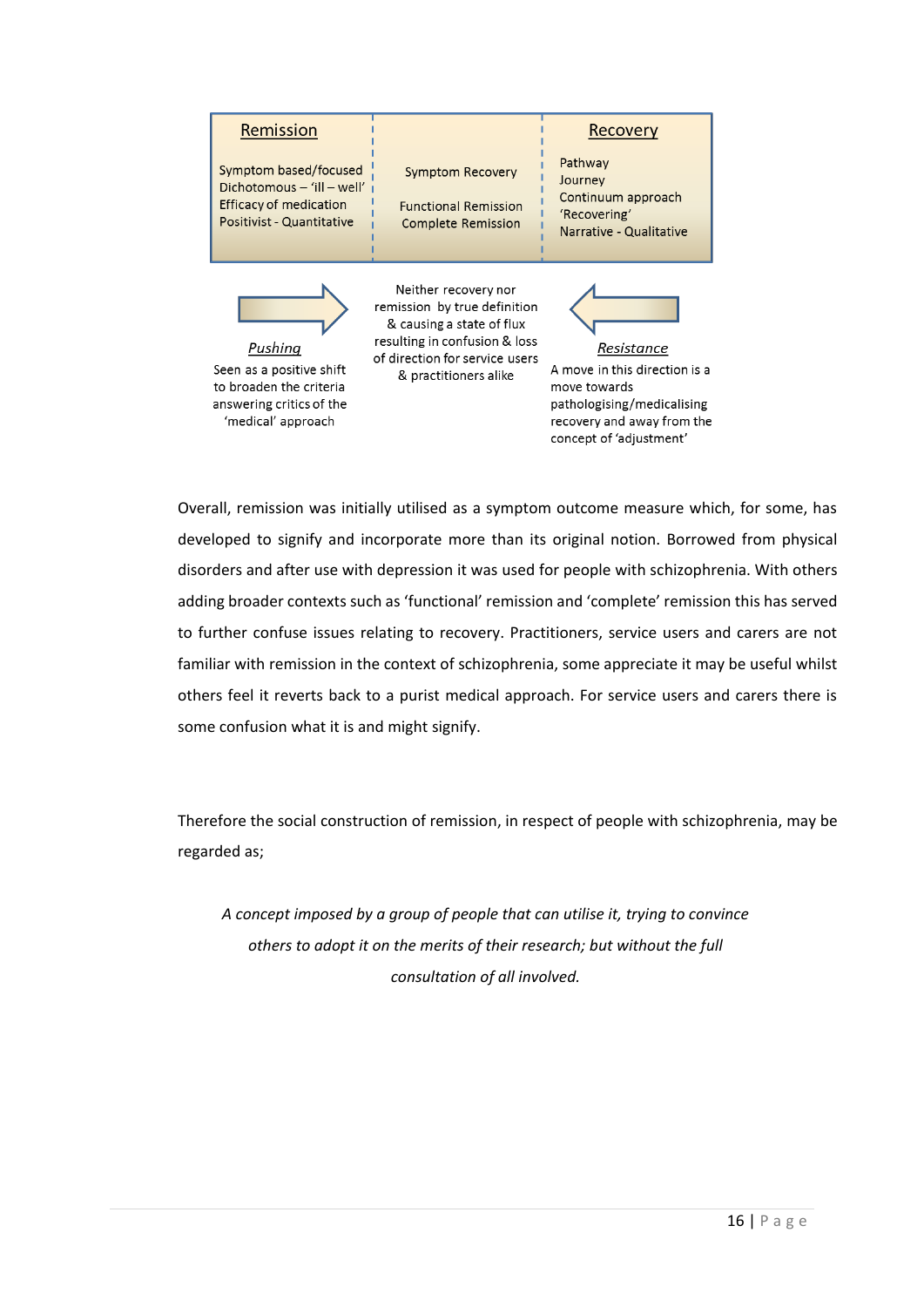## **References**

Andreasen N. C. Carpenter W.T. Kane J.M. Lasser R.A. Marder S.R. & Weinberger D.R. (2005) Remission in Schizophrenia: Proposed Criteria and Rationale for Consensus. *American Journal of Psychiatry* **162,** (3) 441-449.

Boden R. Sundstrom J. Lindstrom E. & Lindstrom L. (2009) Association between symptomatic remission and functional outcome in first-episode schizophrenia. *Schizophrenia Research.***107,** 232-237.

Boyer L. Richieri R. Guedj E. Faget-Agius C. Loundou A. Llorca P.M. Auquier P. & Lancon C. (2013) Validation of a functional remission threshold for the Functional Remission of General Schizophrenia (FROGS) scale. *Comprehensive Psychiatry.* **54,** 1016-1022.

Coleman R. (1999) *Recovery an alien concept.* Handsell Publishing. Gloucester.

Collins H. (2010) *Theory and Practice of Research for the Creative Industries.* London. AVA Publishing.

Charmaz K. (2006) *Constructing Grounded Theory: A Practical Guide Through Qualitative Analysis.* London. Sage.

Charmaz K. (2008) *Chapter 20: Constructionism and the Grounded Theory Method .*In J.A. Holstein & J.F. Gubrium [Eds] (2008) *Handbook of Constructionist Research.* New York. Guildford Press.

Charmaz K. (2014) *Constructing Grounded Theory (2nd Edition).* Los Angeles. Sage.

Clarke A. E. (2005) *Situational Analysis: Grounded Theory After the Postmodern Turn.* London. Sage.

Deegan P.E. (2002) Recovery as a Self-Directed Process of Healing and Transformation. *Occupational Therapy in Mental Health.* **17,** 5-21.

Elliott N. & Jordan J. (2010) Practical strategies to avoid the pitfalls in grounded theory research. *Nurse Researcher.***17,** (4) 29-40.

Ford K. (2016) Recovery from schizophrenia: developing context utilising the literature. *Mental Health and Social Inclusion.* **20**, (3) 187-196.

Fossey E. Harvey C. McDermot F. & Davidson L. (2002) Understanding and evaluating qualitative research. *Australian and New Zealand Journal of Psychiatry.* **36,** 717-732.

Frese F.J.III Knight E.L. Saks E. (2009) Recovery from schizophrenia: with views of psychiatrists, psychologists, and others diagnosed with this disorder. *Schizophrenia Bulletin.* **35,** (2) 370-380.

Gibson & Hartman (2014) *Rediscovering Grounded Theory.* London. Sage.

Karow A. Moritz S. Lambert M. Schottle D. & Naber D. (2012) Remitted but still impaired? Symptomatic versus functional remission in patients with schizophrenia. *European Psychiatry.* **27,** 401-405.

Kelsey J.E. (2001) Clinician perspective on achieving and maintaining remission in depression. *Journal of Clinical Psychiatry.* **62**, (supp 26) pp16-21.